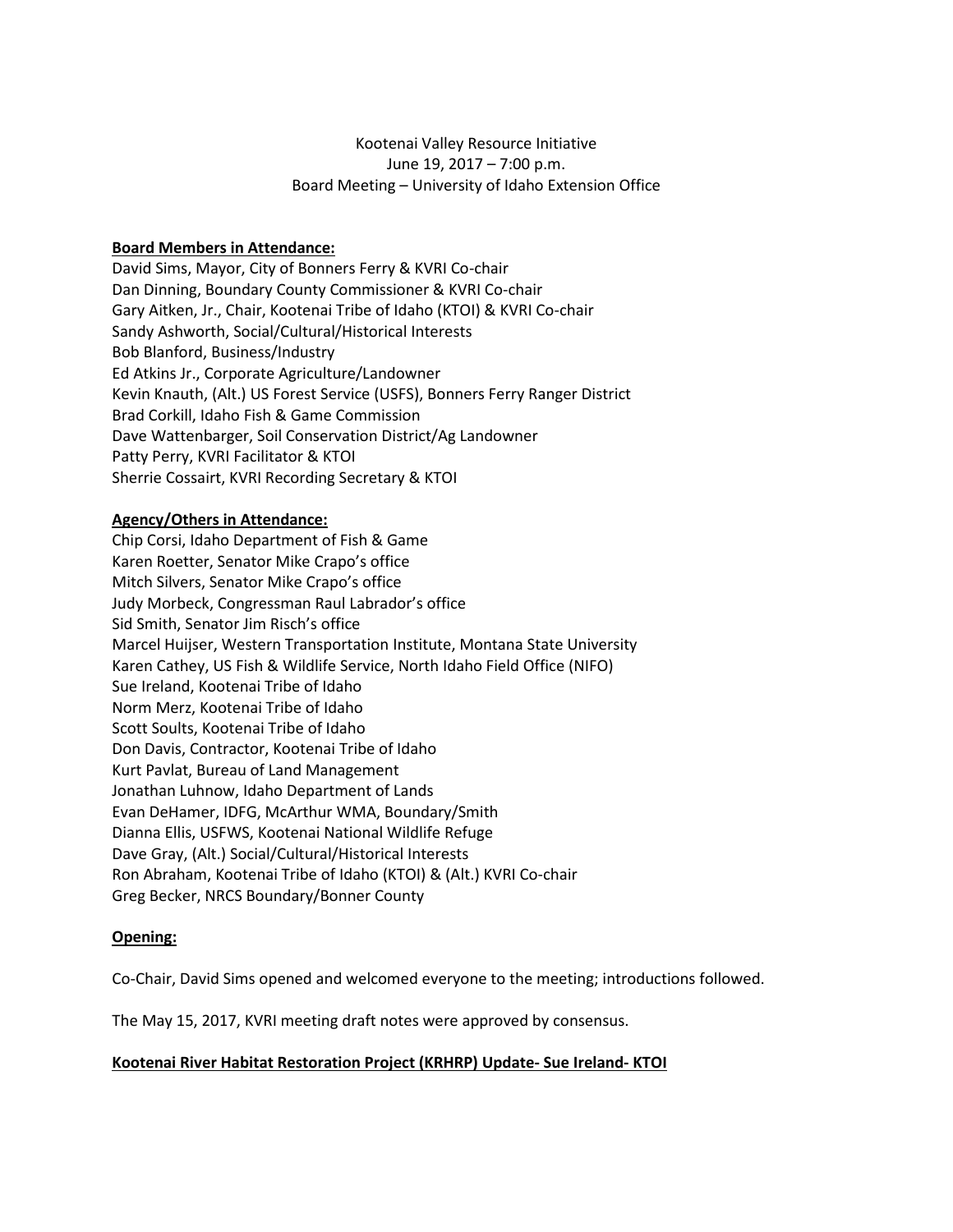Sue began her multi-media presentation with a short video produced by Kyle and Rob Productions for the Kootenai Tribe. The documentary was made to describe the Kootenai River Habitat Restoration Program, some of its objectives and is used as an outreach tool to help the general public understand the project better. The Board and visitors enjoyed the condensed 10 minute version of the documentary and then Sue presented in more detail the next phase of the Kootenai River Habitat Restoration project called Lower Meander.

Sue explained the Lower Meander Project will be implemented over the next two years (2017-18) and is located in the Braided Reach of the Kootenai River upstream from the City of Bonners Ferry.

She reviewed the major types of treatments they have implemented so far (2011-2016). Those treatments included pool forming and pool enhancement structures; in-river and bank structures to create more diverse and complex habitat, side channel reconnection, floodplain creation and enhancement for the food web, and riparian enhancement and buffer fencing (to protect newly planted areas from wildlife predation).

Sue explained that the dead brush we see on the islands are actually surrounding the new plantings and are needed to protect them from wildlife predation. Now that the water has receded they will be performing plant survival surveys on the islands. She also explained the new river bank technique using a lot of brush to enclose the willow bundles to protect them from the beavers.

Using the map (KRHRP-Completed and Proposed Projects: 2011-2018), Sue explained the projects they have done and will be doing as they are moving downstream using different techniques.

Sue also shared pictures of the eroding banks of the river today and a historical aerial map of how the banks of the Kootenai River have changed since 1892 until today, including Pre-Libby Dam and Post-Libby Dam. There is a definite correlation between the removal of the trees on the river banks and erosion as seen in the maps from 1958 to 2011.

The work for this project has been divided into two years due to short construction windows and annual construction budgets. Phase 1 (FY 17) will be upstream implementing pool forming structures and pools, and enhancing the islands and Phase 2 will be next year (FY18) in the area of the banks with the car bodies.

Within the islands they will be creating connector channels using large wood structures to create habitat complexity; side channel enhancement; pool forming structures, and bank grading. In 2018 the work will include the removal of the car bodies from the banks of the river, treating the banks with brushy bank treatments, and building out the islands to create more flood plain.

Tim D. asked Sue how long will the pools will stay pools. Sue explained that they are building/excavating pools in two parts of the river, one is the area influenced by the backwater from Kootenay Lake, not as high of velocity in that reach when high water is coming through and then the pools upstream. The two different estimations of longevity for the pools are; if not in backwater reach and subjected to a lot of velocity during spring runoff, the estimation to last is 20-25 years. The pools in front of the Kootenai River Inn are estimated to last 4-10 years.

Discussion followed concerning the documentary video. Where does this video go now? They plan to debut the video in the local community to share the influences of the project on the community and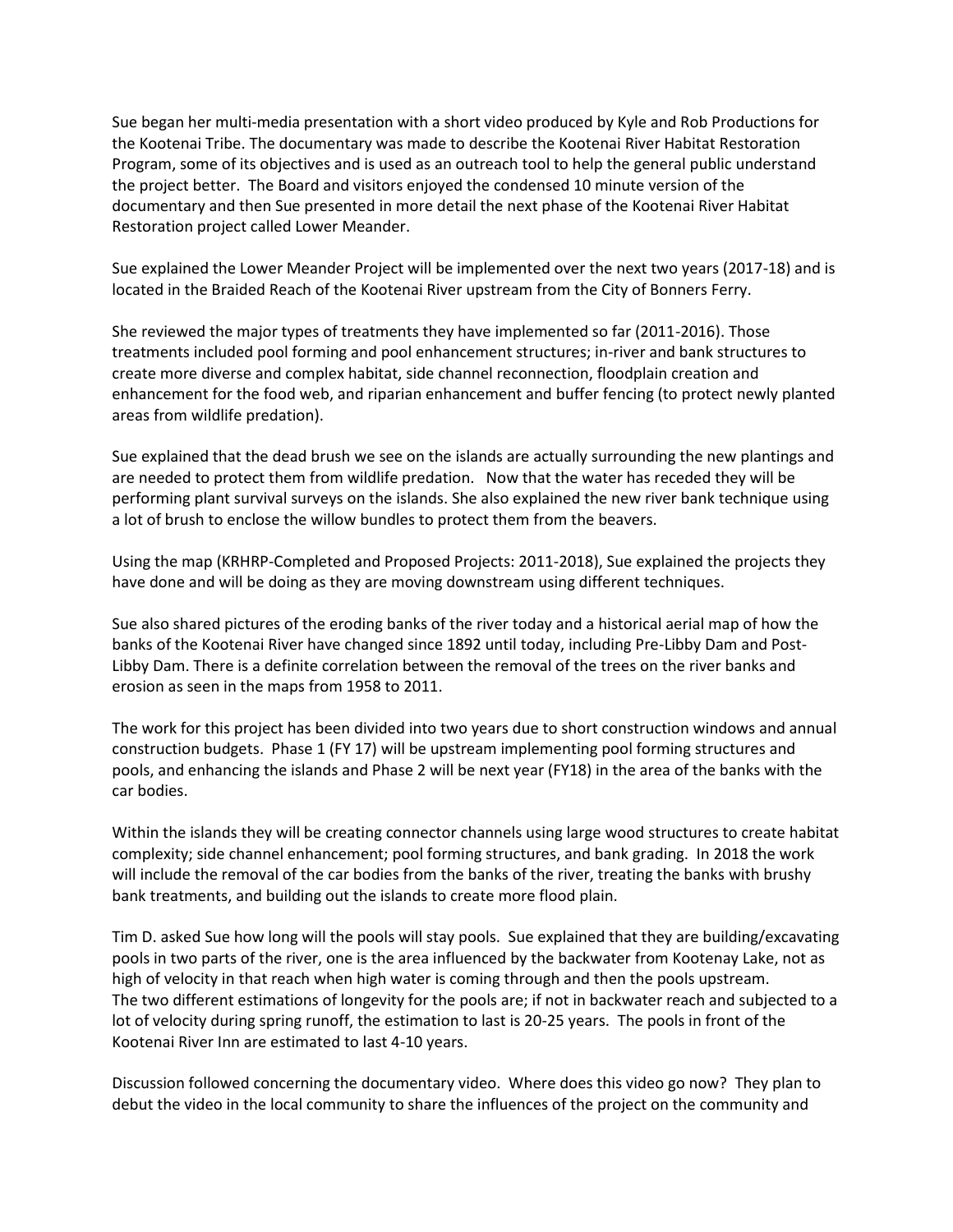economy. Sue shared what great film makers Kyle and Rob are and Gary explained they have plans for them to do another video highlighting more of the Hatchery as well. Gary stated that they created the video because they wanted the story told.

David Sims stated that every time he sees a presentation or visits the Hatchery, he is amazed at the scope of the work the Tribe is doing for the community and environment and the success they are having. The community is very fortunate.

## *Sue's full presentation and handout are available online at Kootenai.org*

## **Western Transportation Institute Presentation-Marcel Huijser**

Patty explained that the WAC (Wildlife Auto Collision) Committee has been working with Marcel Huijser from Western Transportation Institute for over 5 years. He originally did a study that showed where the animal hotspots were, collated data from ITD and IDFG and found where we saw the most movements. We worked with Nature Conservancy, and others to put together the pilot system to detect animal movement. ITD (under Don's leadership) came up with a grant application to fund the opportunity for Marcel to do the third party validation, an outside entity looking at the detection system to see if it is working, is it worthwhile, should we continue, can we duplicate it or at least give us some answers so we can make those decisions. We are grateful because not everyone has the ability to get someone of Marcel's caliber to do something like this for them.

Marcel began his presentation by thanking the organizations and the people that made this project possible and the Nature Conservancy and the Kootenai Tribe for bringing him here this evening.

What he has done over the last year and half is investigate the reliability and effectiveness of the animal detection system. He didn't do it alone; he worked with Brice Sloan, the manufacturer of the system; he was very important to the project's success. He was also grateful for the data analysis help.

Why are we doing this? We have collisions with large mammals in the U. S. The data shows between 1990 to 2004 the total number of all vehicle collisions remained stable at over 6 million collisions a year, over that same time period there was an increase of 50% in wildlife-vehicle collisions which justifies the increased attention to this type of collision.

Human safety data are fed by two types of data, crash data and carcass removal data. The ecological impacts of roads and traffic on wildlife are; loss of wildlife habitat; road mortality; barrier to wildlife movement; decrease in habitat quality; and ecological function of verges. Mitigation, (reduction of the negative effects of roads and traffic) using animal detection systems, only addresses road mortality and reducing the barrier effect.

Mitigation is not the only thing or the first thing you should do. If you have the opportunity to avoid the most severe impacts on wildlife, it is better than trying to reduce these impacts. Rerouting a road away from the most sensitive locations is an avoidance strategy. You still may need to mitigate the road effect zone as a second step in the approach. A third step can include increasing the number and size of habitat patches or increasing the connectivity between them. It's really a three-step approach; avoid impacts, mitigate and compensate.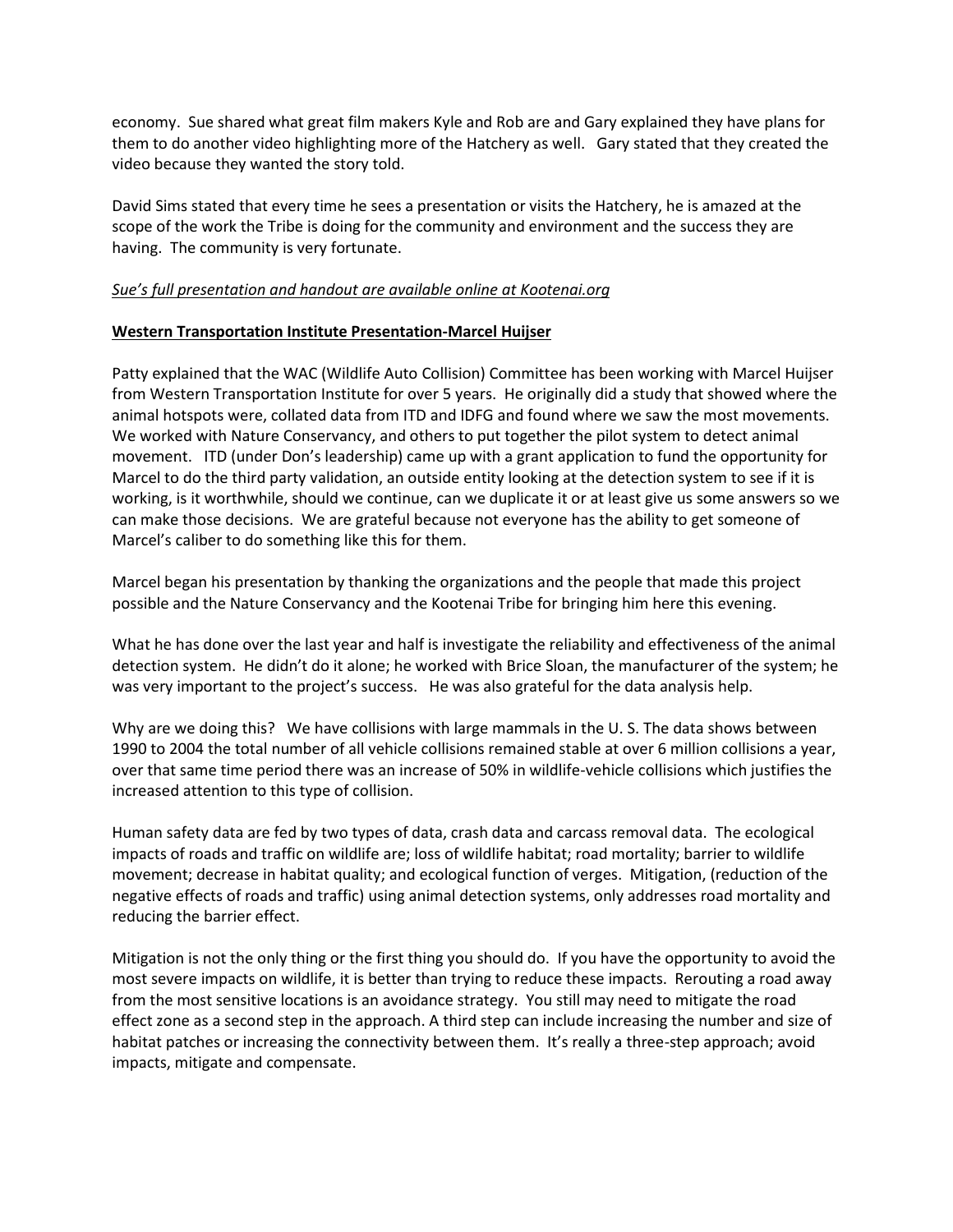Standard wildlife warning signs are examples of mitigation efforts done to reduce vehicle/animal collisions. The actual benefit is zero. The signs work if it is to inform the public but if objective is to reduce collisions this method does not work. Research does not show that signs cause drivers to slow down or are less likely to hit wildlife.

Marcel explained that an interview was conducted of people who have passed a warning sign. After only a few hundred yards after seeing it, the number of those that could recall what was on the sign was in the single digits. There seems to be no greater awareness with signage. Also on average we do not benefit from gaining driving experience. For the population at large, it also does not help us much to know where the dangerous locations are.

The things that do reduce collisions substantially are wildlife fencing; keeping wildlife off the highway and guiding them to safe crossing opportunities. Fences alone increase the barrier effect; we don't want that alone without providing safe crossing opportunities. There is an average of 80-100% reduction of large mammal collisions using fences when they are designed and installed correctly.

Another measure that reduces collisions with large mammals, are Animal Detection Systems, but it is a more variable reduction rate of 33-100%.

Detection systems have low upfront costs, but the lifespan is shorter; they can be implemented quickly and do not require tearing up the road or effect traffic; they do not restrict where animals can cross. The disadvantage of the systems are that they do not address the barrier effect, there are technical and funding problems and most actually fail, although ours did not.

Fences/Crossing Structures have higher upfront costs, are put in place when upgrading the roads and are in place for 80 + years. It is a smaller area and safer for the animals to cross but they do restrict where wildlife can cross. Fences are far more predictable in collision reduction and they provide safe crossing opportunities for wildlife to cross the highway. The combination of mitigation measures can reduce collision and improve wildlife connectivity.

Animal detection systems consist of sensors placed in the right of way; they detect large animals as they approach the road and sometimes while they are still on the road. Drivers are warned to be more aware, reduce their reaction time or reduce their speed which can result in fewer collisions and less severe collisions

The system equipment consists of: Doppler radar (sensor to detect wildlife); thermal camera (not the sensor, only used for research purposes, evaluates how well the radar detects the large animals); cellular antenna (wireless access to the data); warning sign (amber flashing light activated when detection occurs); data processing and storage.

The data collected is used to evaluate the reliability of the system as well as to measure the effectiveness of the project. Some of the findings were: at least 3 out of every 4 detections relate to large mammals on or near the highway, more animal crossing activity occurs in the fall; it takes an animal an average of 10 seconds to cross the highway; drivers do recognize that the time of day and road conditions affect stopping time and reaction time.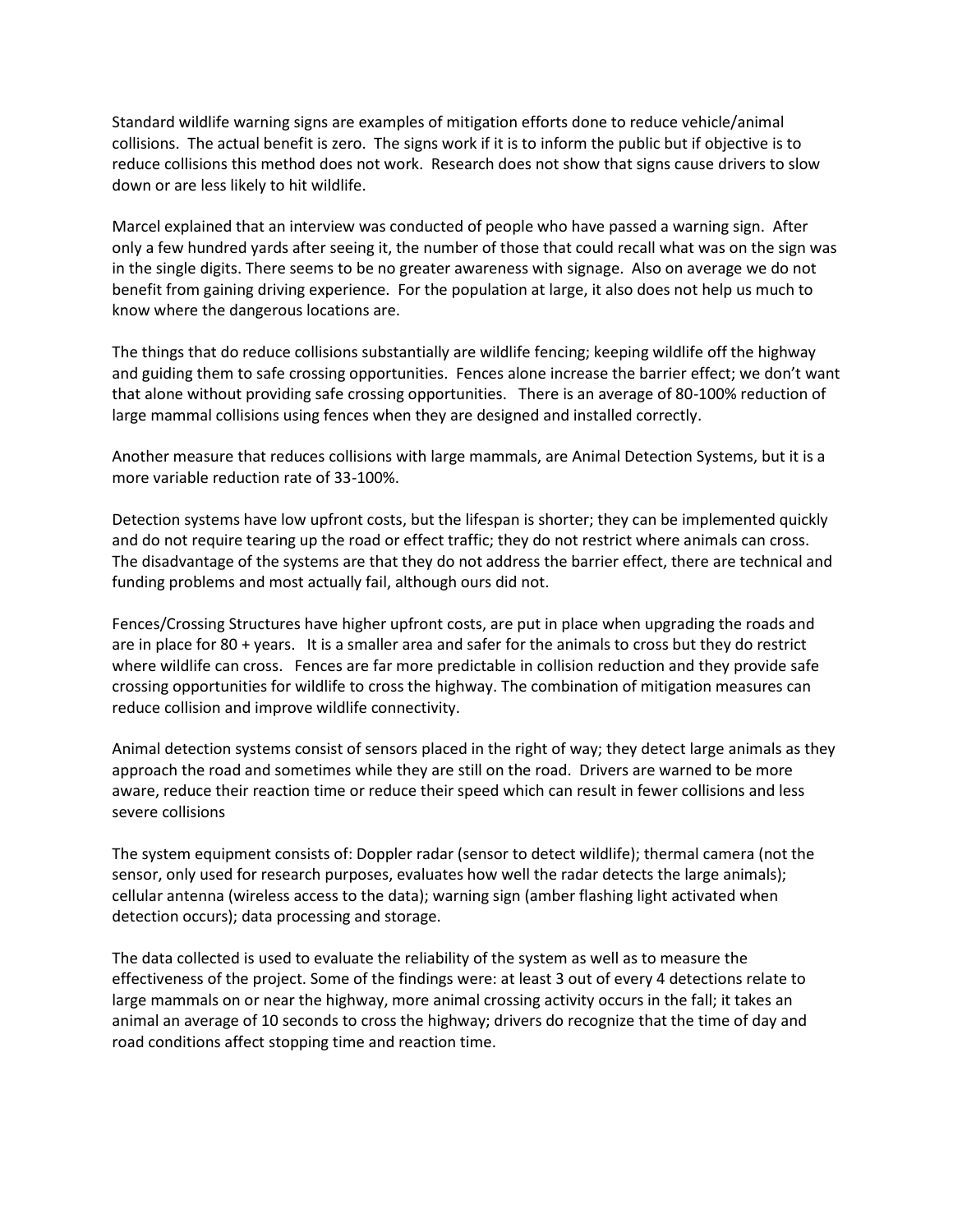The activated warning signs did result in lower vehicle speed, but this reduction was not substantial. The greatest reduction in vehicle speed occurred in winter at night, about 3 miles per hour. In summer drivers did not reduce vehicle speed in response to the activated warning signs.

Some conclusions based on this and other research is how we present the warning signs to the drivers has an effect on how they interpret it and how they respond to it. That partially explains the reductions of speed in different locations although local culture may play into it, and if a sign is associated with mandatory or advisory speed reductions.

At this time there is no knowledge about what is the most effective warning sign that allows people to avoid collisions. When it comes to traffic engineering and signage it is essential to have a standard. We need to only glance at a sign to understand what it is telling us and the signs need to be consistent. That is a role for the National Road Administration Agencies to figure out what is most effective warning sign, adopt it and standardize it. If we get more of these signs in this region and others, people will readily recognize what type of warning they are presented with.

Do drivers acclimate to seeing signs at the same spot every day for a period of time and not see an animal? Does the value of the warning wear off? We do know if we have permanently flashing signs, not connected to sensors, there is a temporary effect, people do habituate. If not associated with seeing wildlife do they trust the warning sign? We are not sure of that. They may not necessarily trust the signs but may trust the experiences of others and other reports.

The data shows that with the current sign configuration we are not getting the warning signs to the drivers in time. We need additional signs closer and inside the detection area. Of course traffic engineers are concerned about sign saturation. We also should think about combining warning signs with mandatory speed limit reductions, because currently the drivers do not reduce their speed sufficiently.

It may be worthwhile thinking about a different type of sign such as an LED panel, most of the time it is just a black sign until detection occurs and then you are warned with jumping deer symbol and an advisory or mandatory speed limit reduction. At that point I would argue it would be in the interest of everyone to do everything possible to get the warning signal to the drivers, even if you light up 5-10 signs, and after the detection has stopped the sign goes back to black. The sign saturation argument doesn't have to come in to play; you can choose to say nothing unless there is real danger right there at that time.

It is reasonable to assume that we now have a mechanism through which we can potentially reduce collisions because we can tell people about them. The idea is good. We need to think about the number and placement of signs, types of warning signs we present to drivers and a potential advisory/mandatory speed reduction (which is not a permanent speed reduction but only at the time of detection). About in-vehicle detection systems (as opposed to roadside animal detection systems) and current pedestrian/bicyclist detection systems for urban settings: Need to consider that on rural highways with higher speeds and a need to detect wildlife, the sensors will have to detect the danger at far greater distance to come to a complete stop or avoid collisions so the demands on the sensor and its' ranges are much greater for wildlife detection. The study shows there is a continuing need to do this type of work.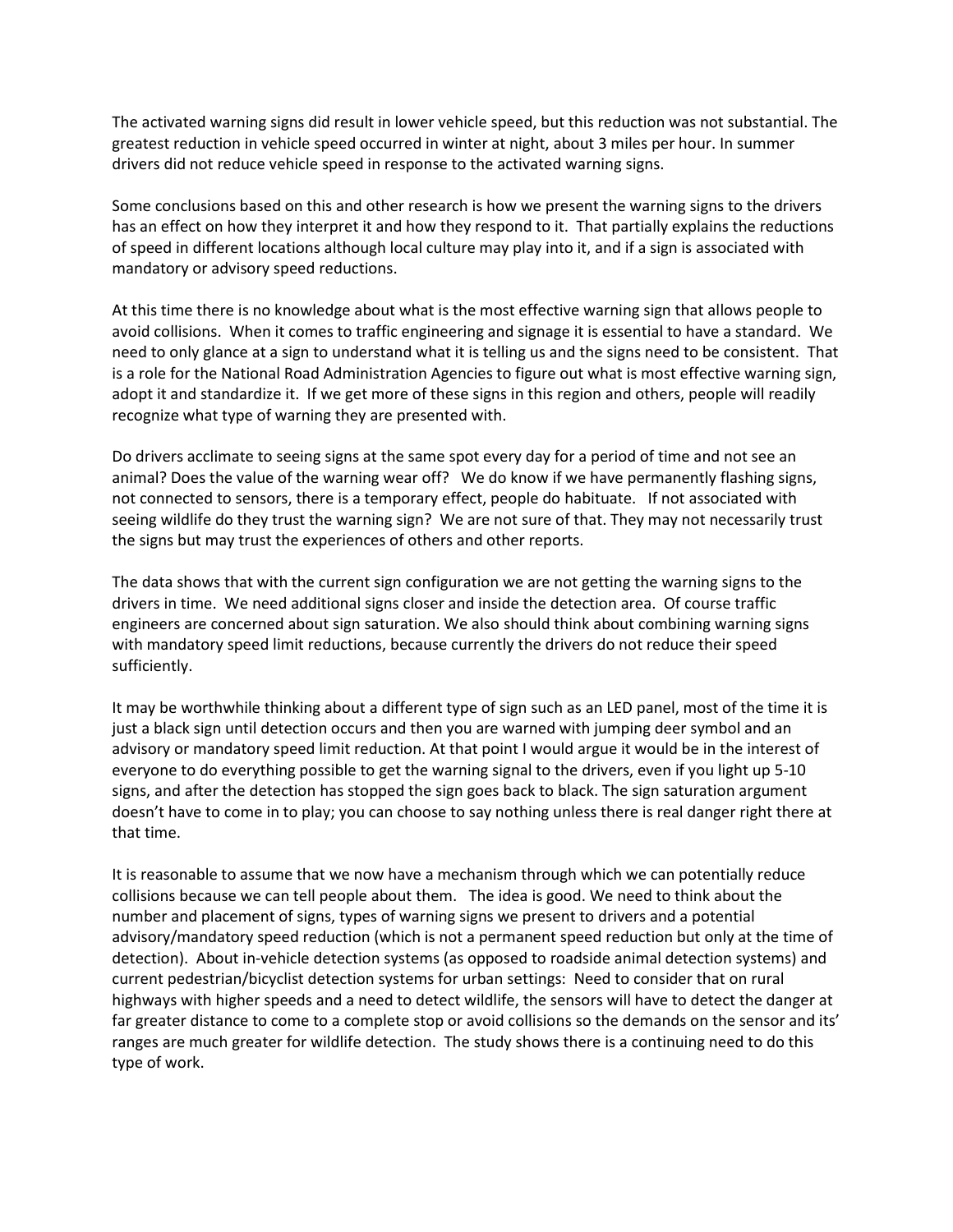## *Marcel's complete presentation is available online at kootenai.org.*

### **Committee Updates**

### **Forestry Committee Update -Patty Perry**

Patty reminded everyone about the Field Trip to the Robin Hood and Camp Dawson Project areas on Monday, June 26. We will meet at the Forest Service office at 8:45 a.m. and leave by 9:00 a.m. Bring a lunch and bee sting kit. Water and snacks will be provided. Please RSVP by Thursday, June 22.

### **CLFRP Program Review Visit - July 24 and July 25 - Patty Perry**

Folks are coming from the Washington Office of the Forest Service, Regional Office, Supervisors Office and the District on July 24 and 25. We are invited to participate in a program review. They will arrive midday on July 24, go to Twenty Mile and have dinner at the Kootenai River Inn. On July 25, they will begin their day with a 1 hour meeting at the Kootenai Tribal Office and go to Brush Lake to have lunch. If time allows, a mill tour is being considered before they travel on to Kalispell.

According to Tim Dougherty they be will be actively harvesting on both sales, doing slash work and road maintenance.

### **Deer Creek Update-Kevin Knauth**

The Deer Creek Decision notice was signed by Mary Farnsworth, USFS Supervisor. September is slated for the offering of the 1st sale (Stewardship Sale). And the 2<sup>nd</sup> sale will be offered 6 months later.

Kevin reported that they are starting to build the EA Document on the Boulder project and a Draft EA should go out for comments in August.

### **TMDL Committee Update- Patty Perry**

The TMDL Committee was part of a Field Trip to Trail Creek on May 24 with Jonathan Luhnow, IDL. Jonathan stated he received an email from the Technical Services Bureau in Coeur d'Alene and they will be putting an article in their internal IDL newsletter about the field trip. Patty reported it was a good field trip and a pilot project to show where Forest practices and water quality intersect.

### **Old/New Business/Correspondence**

### **Grizzly Bear Report Update Handout-Patty Perry**

A copy of the Cabinet-Yaak and Selkirk Mountains Grizzly Bear Ecosystems Update from Wayne Kasworm was included in the packets for the Board tonight to keep everyone up to date on that information.

### **CFLRP Project Questions and Review Visit Handout – Patty Perry**

One handout consisted of a list of questions that the CFLRP Review team is going to want to talk about while they are here. The District and the KVRI Collaborative are to answer the questions together.